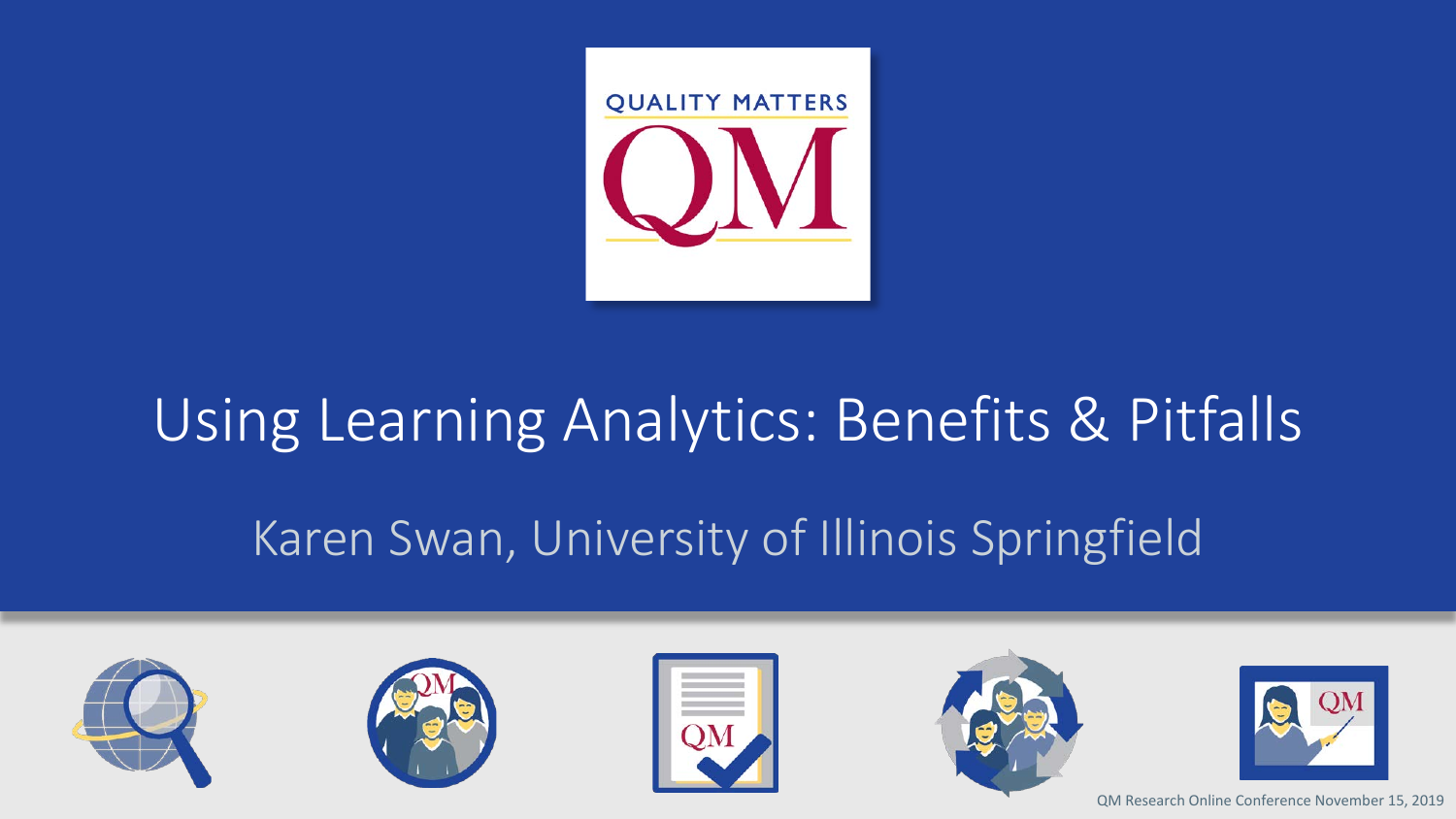Analytics can save higher education. Really.

"The Association for Institutional Research (AIR), EDUCAUSE, and the National Association of College and University Business Officers (NACUBO) stand together with a strong sense of urgency to reaffirm higher education's commitment to the use of data and analytics to make better strategic decisions."

<https://changewithanalytics.com/statement/>

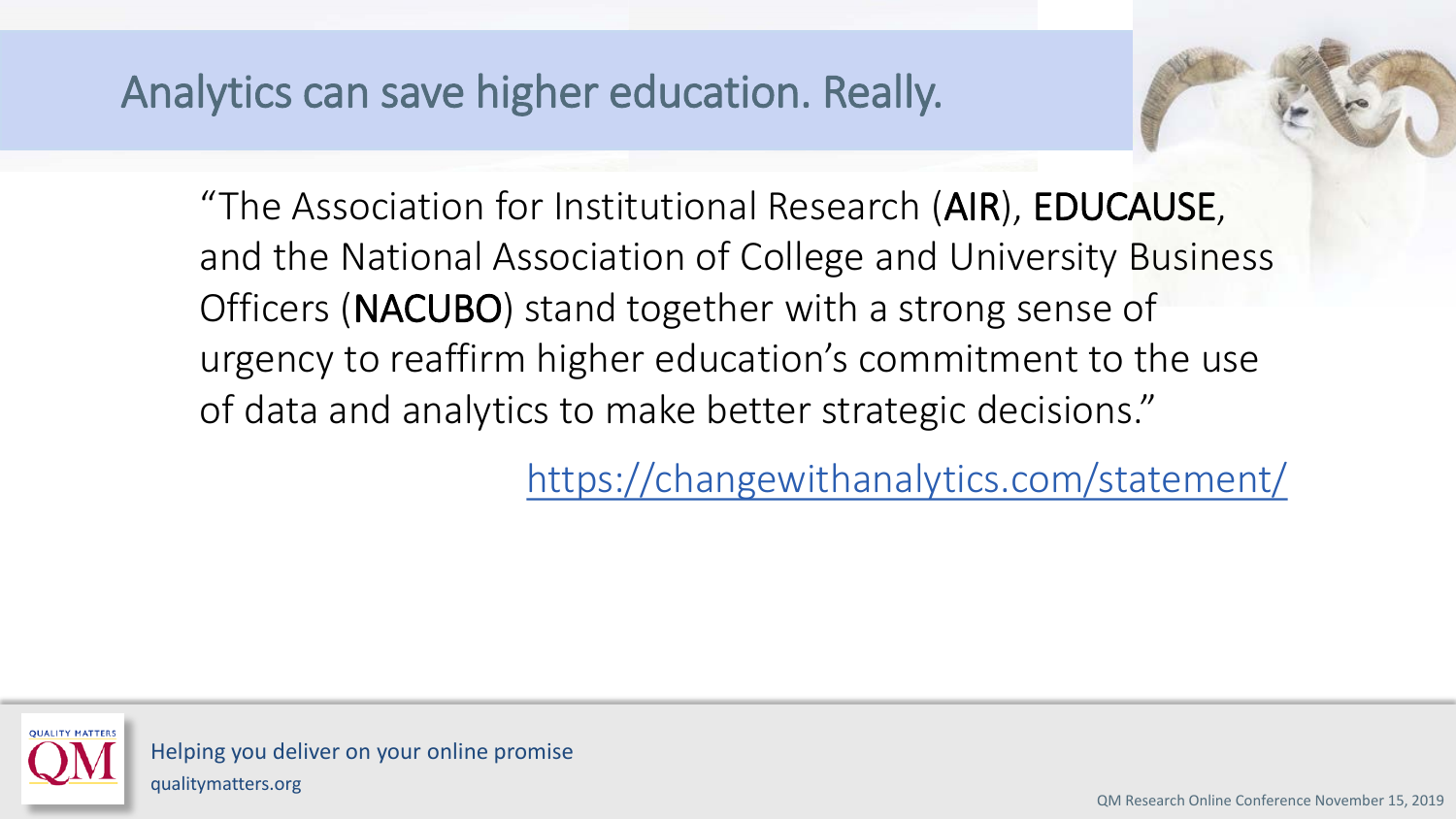# Analytics can save higher education. Really.

"We strongly believe that using data to better understand our students and our own operations paves the way to developing new, innovative approaches for improved student recruiting, better student outcomes, greater institutional efficiency and cost-containment, and much more."

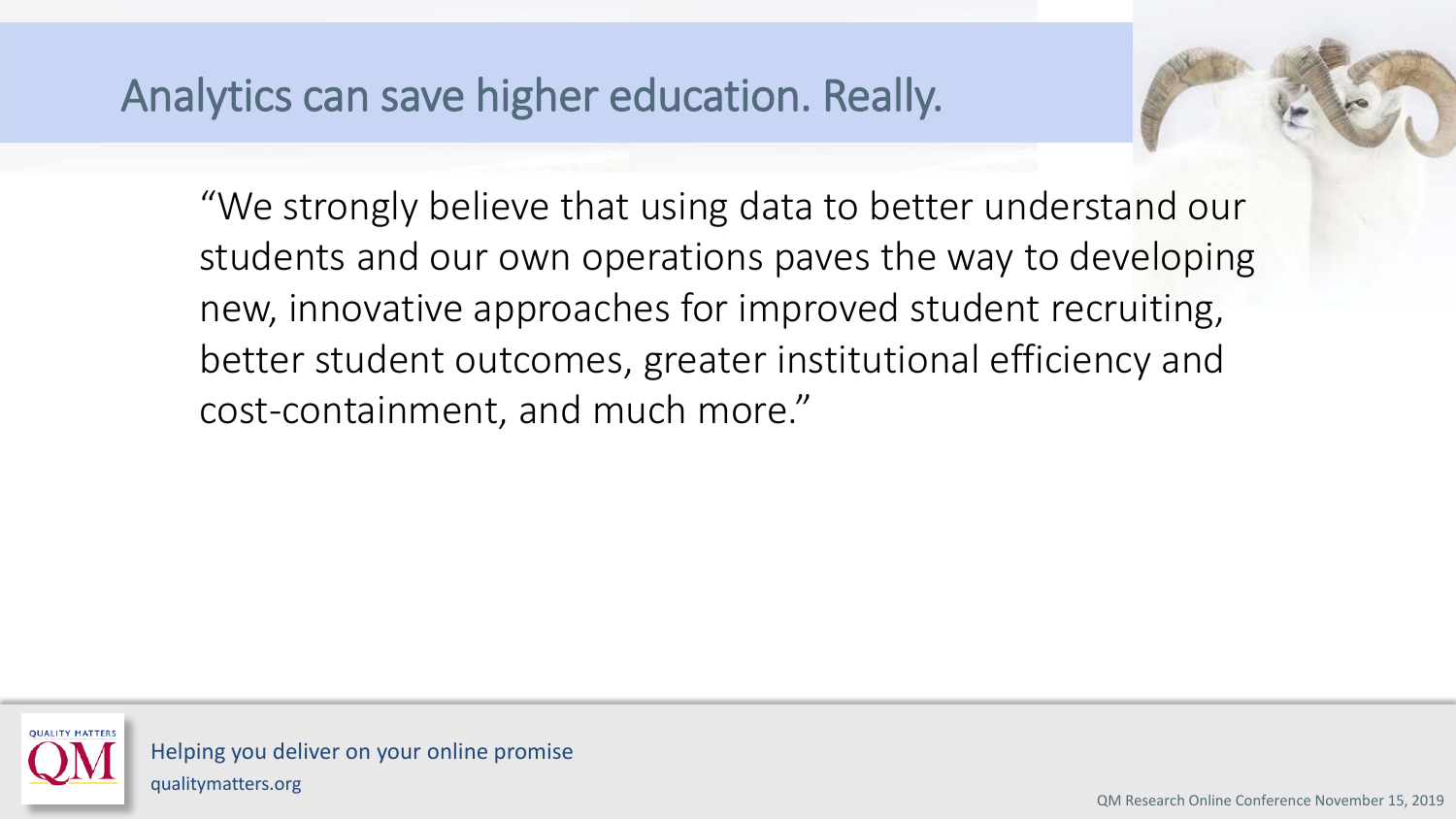# Using Learning Analytics: Benefits & Pitfalls Karen Swan, University of Illinois Springfield

two definitions & a picture an example: online vs. face-to-face benefits & pitfalls a final thought: how analytics will change education your thoughts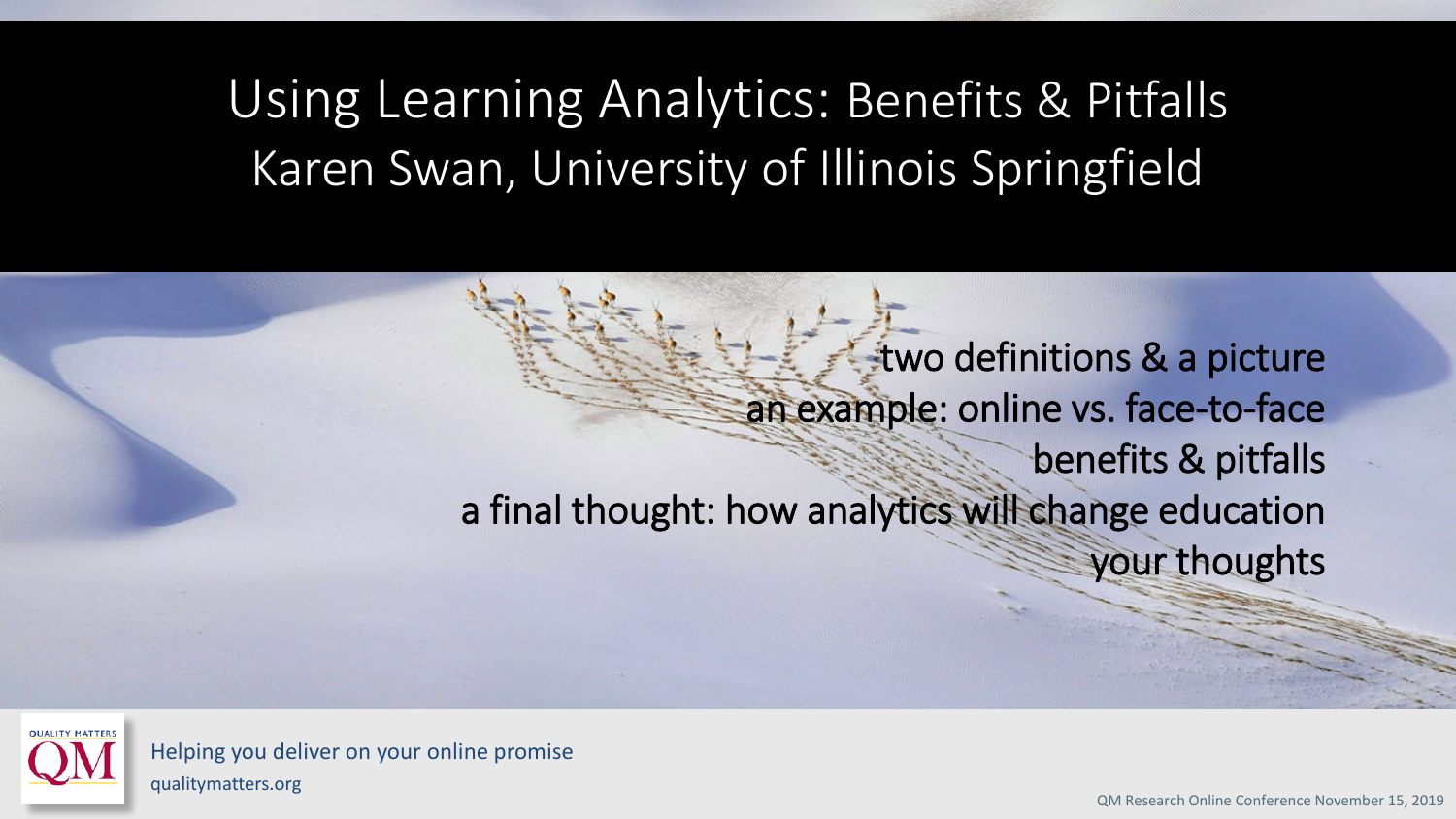

# Analytics is the use of data, statistical analysis, and explanatory and predictive models to gain insight and act on complex issues.





Helping you deliver on your online promise qualitymatters.org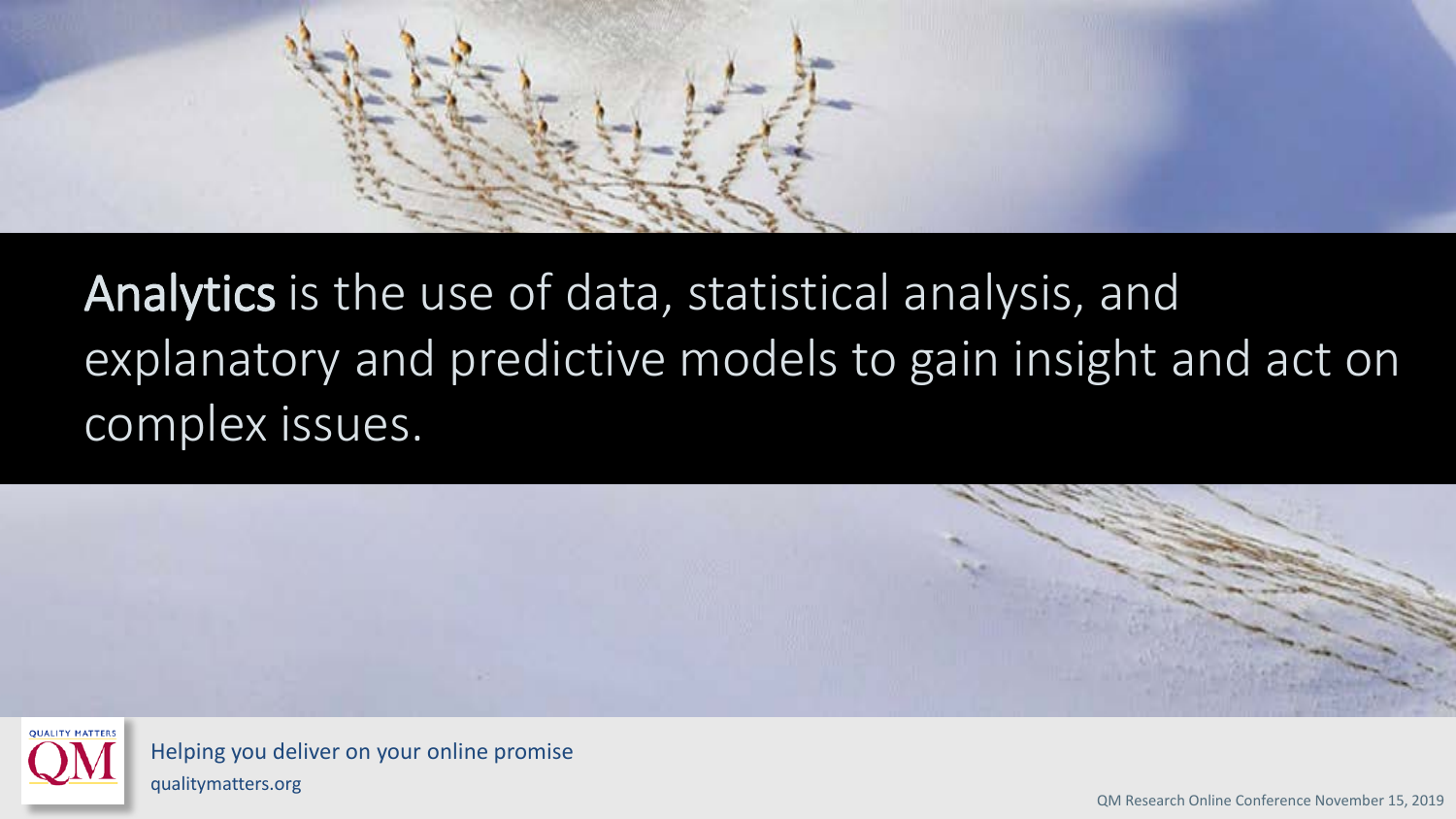

Learning analytics is the measurement, collection, analysis and reporting of data about learners and their contexts, for purposes of understanding and optimizing learning and the environments in which it occurs.

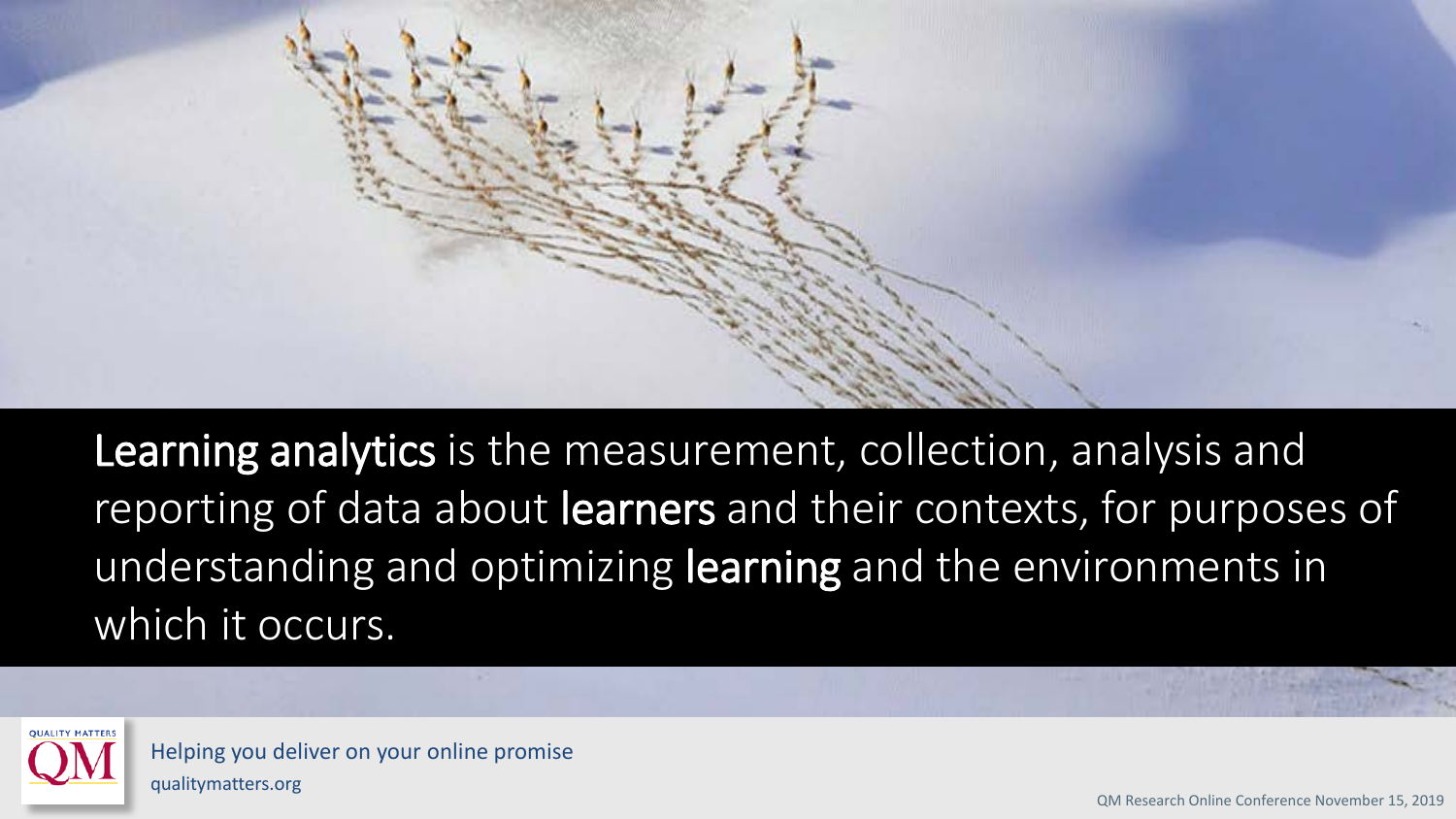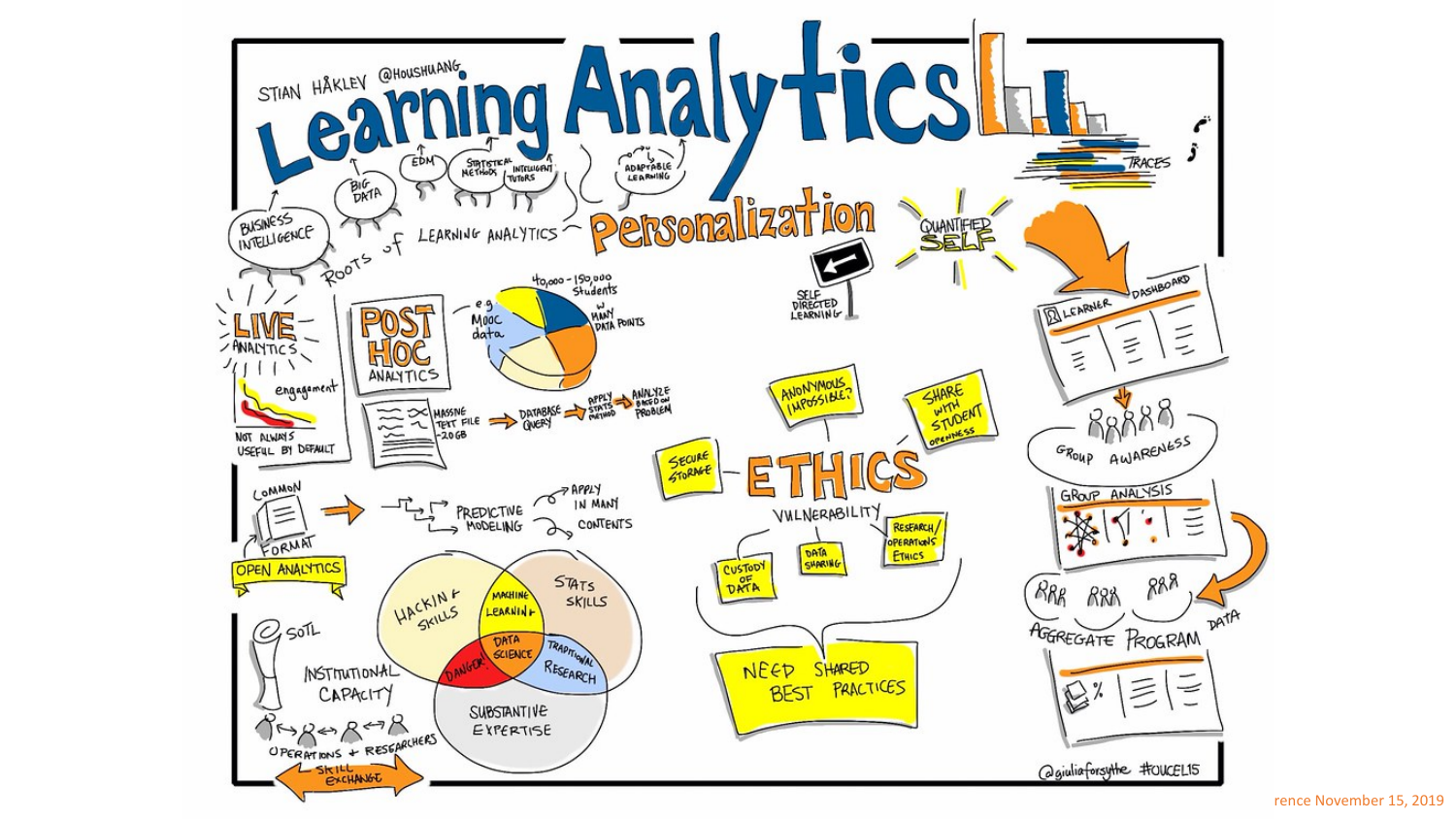# AN EXAMPLE: ONLINE VS. FACE-TO-FACE RETENTION & PROGRESSION



Helping you deliver on your online promise qualitymatters.org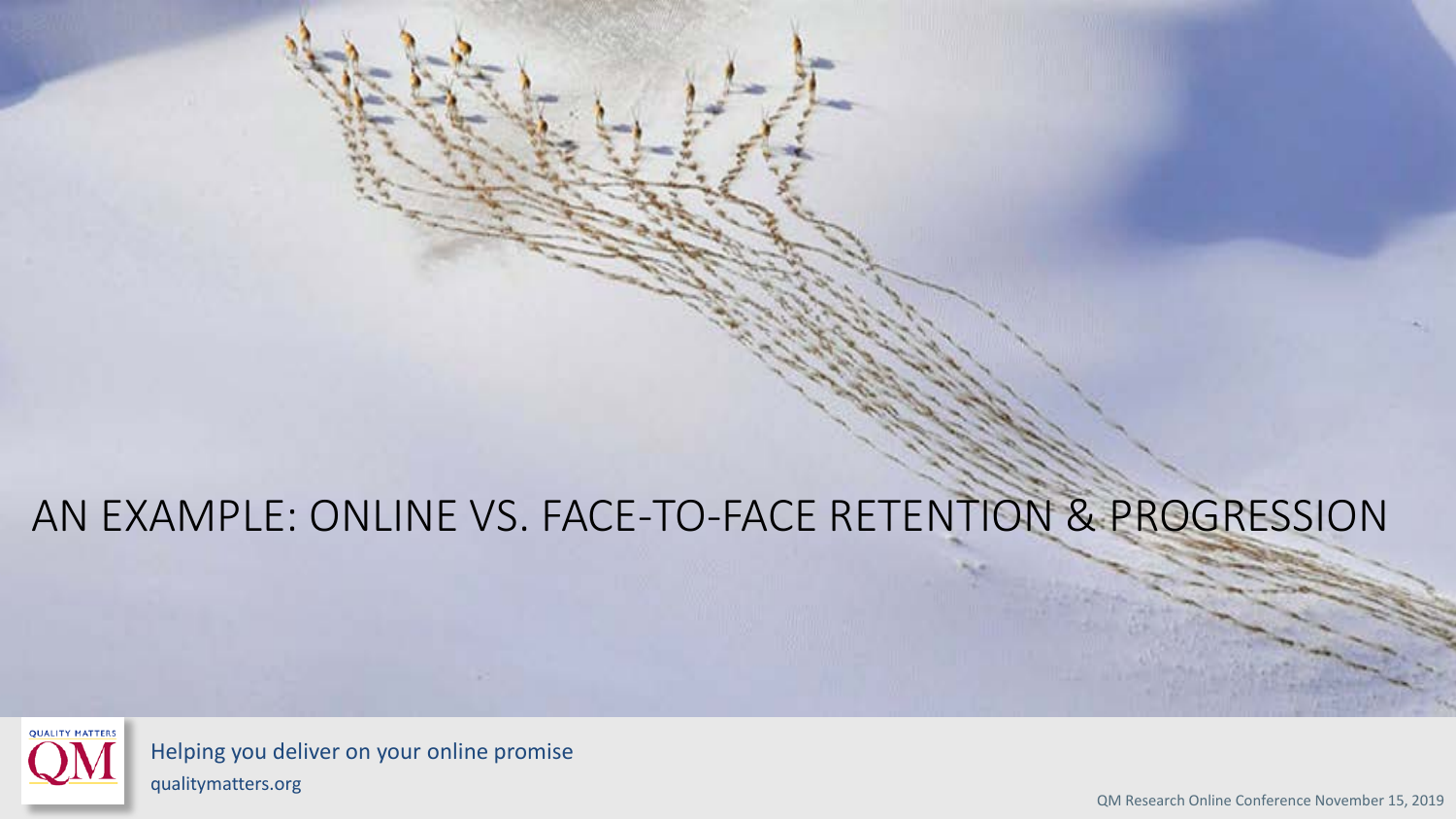Jaggars, Edgecombe, & Stacey, 2013; Jaggars & Xu, 2010; Xu & Jaggars, 2011; 2014)

Series of CC studies by CCRC found:

- students were more likely to withdraw from or fail online courses
- that online course completers had lower grades
- that students enrolled in online courses were less likely to persist and complete a degree

And that these negative effects were more pronounced for males, African-Americans, younger students, students taking developmental courses, students w/ lower GPAs, and those majoring in the social sciences or applied professions

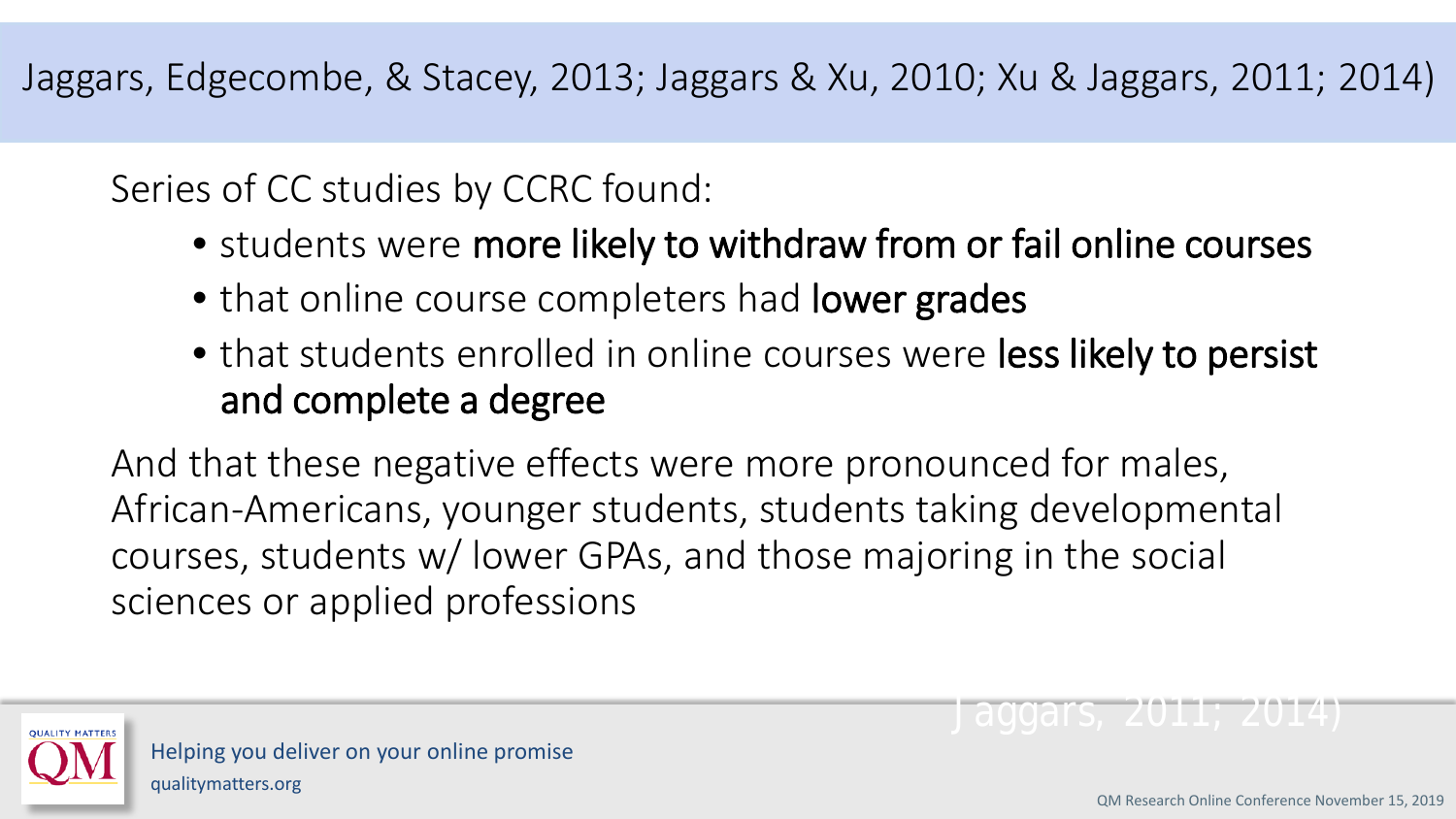online = "ever online"

could be that students taking online courses have different characteristics than students taking only face-to-face courses so CCRC researchers included only "ever online" in their analyses

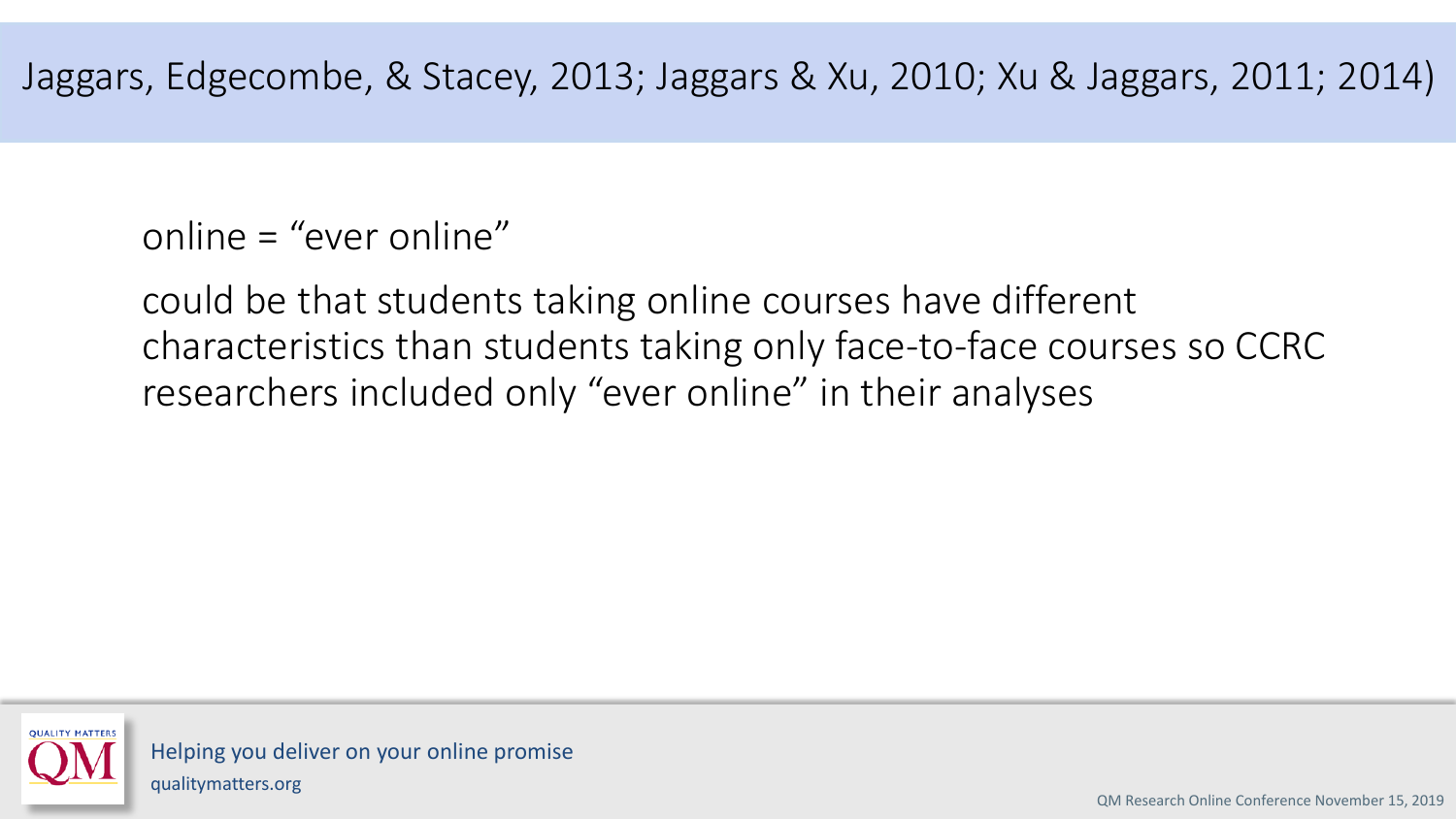### (Hart, Friedmann, & Hill, 2016; Johnson, Cuellar Mejia, & Cook, 2015; Shea & Bidjerano, 2014; 2016)

Parts of this research replicated & extended with CC students in New York & California; researchers found online students similarly had lower course grades, higher course withdrawal, lower retention rates & amplification of achievement gaps between majority & minority students enrolled in online classes

Kept "ever online" designation, but used full datasets & some controlling for risk factors

However, in both California & New York CC students who took at least some online courses were more likely to earn an associate's degree or transfer to a four-year institution than those who did not

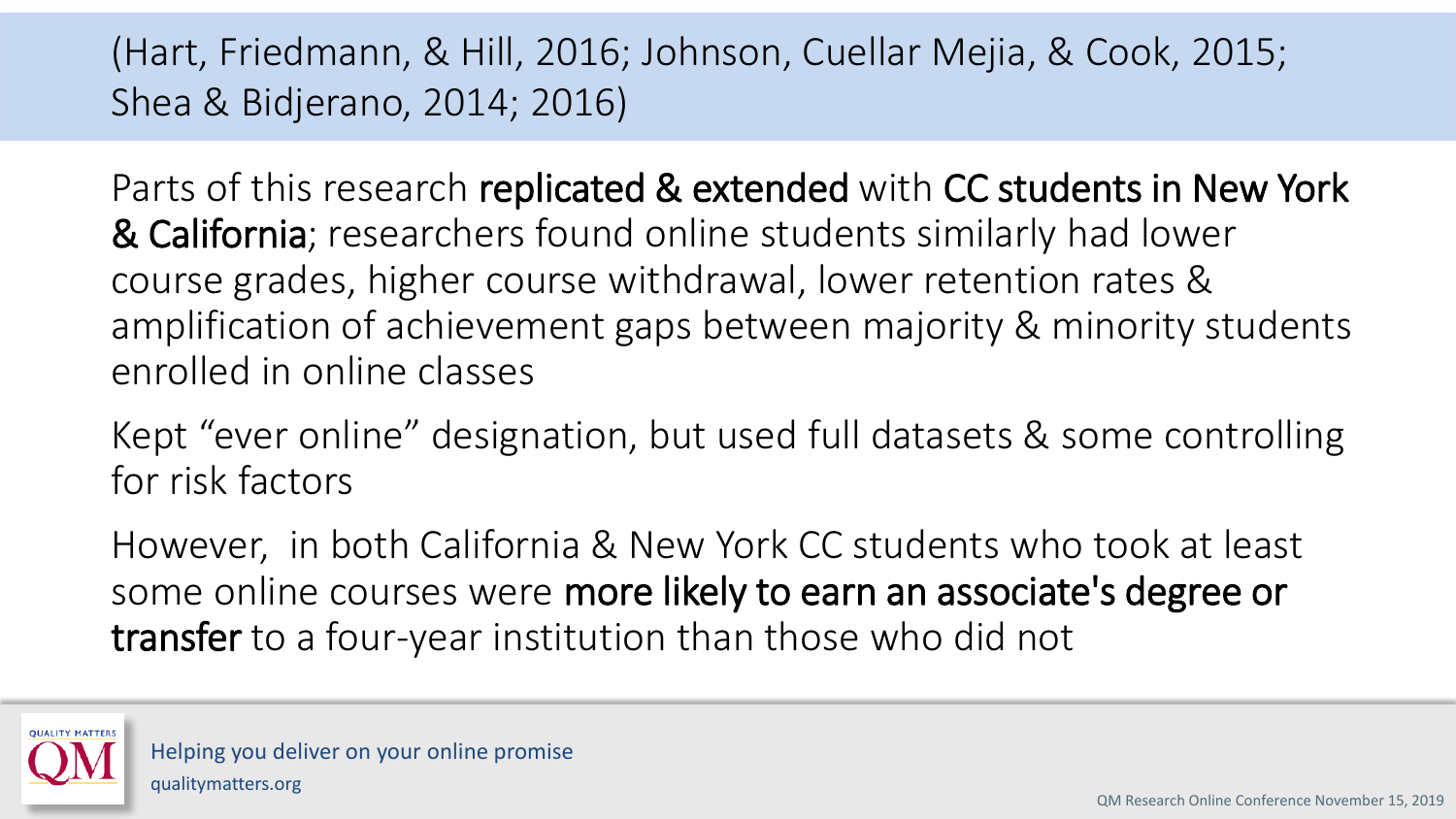James, Swan, & Daston, 2016

looked at students enrolled in online & face-to-face classes at 5 CCs, 5 four-year universities, & 4 primarily online universities

examined data by institution

split groups into only online, only onground, & some of each (mixed),

controlled for factor known to predict retention

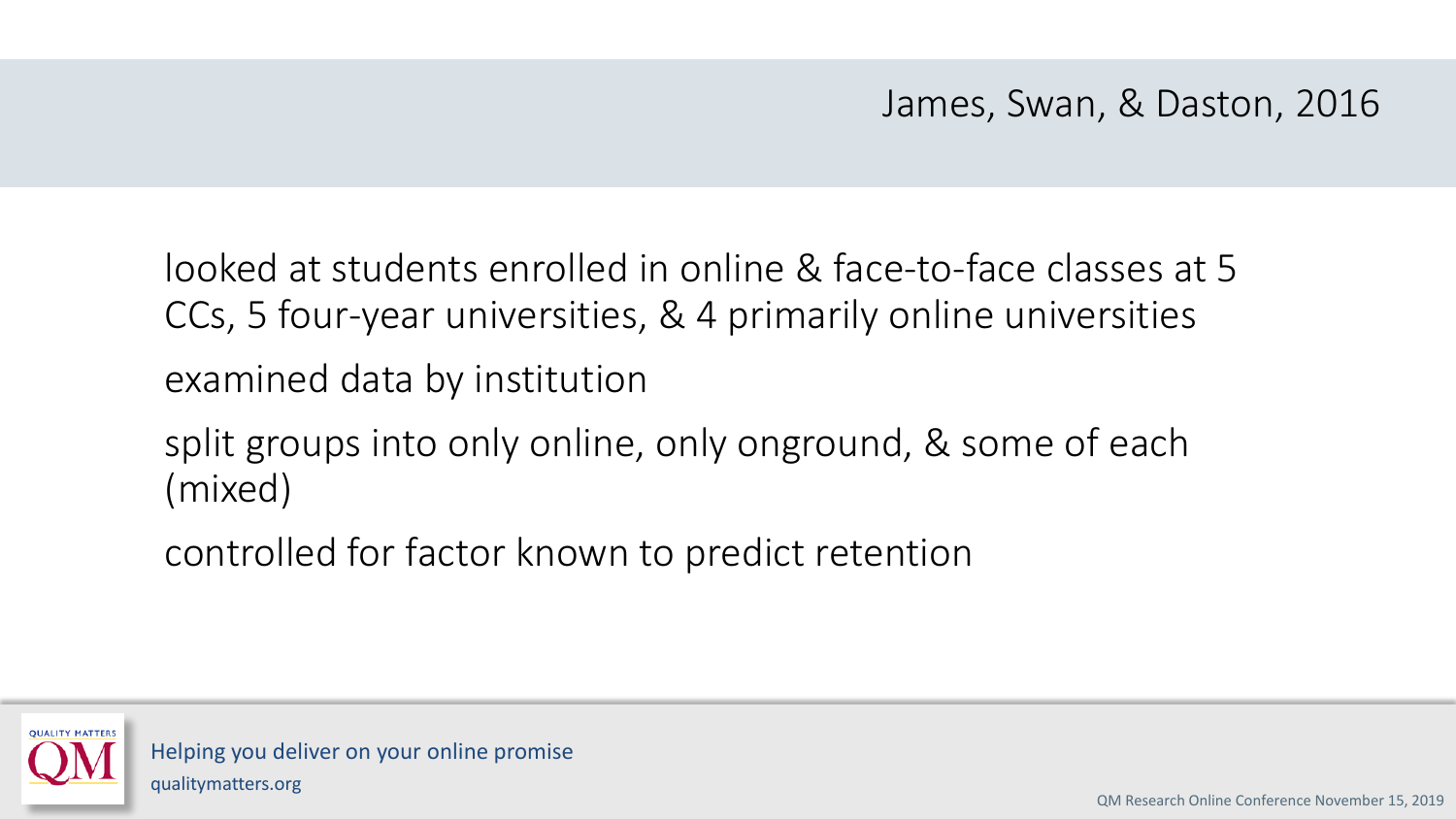No differences in retention between students taking all of their courses onground & students taking some or all of their courses online for students enrolled in four-year colleges, primarily online colleges, or for community college students taking some of their courses online & some face-to-face, when confounding factors controlled for

|                     | INST <sub>1</sub> | INST2      | $INST3$   INST 4   INST 5 |     |            |  |  |  |  |  |  |
|---------------------|-------------------|------------|---------------------------|-----|------------|--|--|--|--|--|--|
| only OG vs. mixed   | <b>NSD</b>        | <b>NSD</b> | <b>NSD</b>                | 1.1 | <b>NSD</b> |  |  |  |  |  |  |
| mixed vs. only OL   | 1.5               | 1.6        | 1.5                       | 1.2 | <b>NSD</b> |  |  |  |  |  |  |
| only OG vs. only OL | 1.6               | 1.5        | 1.6                       | 13  | <b>NSD</b> |  |  |  |  |  |  |

#### ODDS RATIOS FOR BETTER RETENTION OF CC STUDENTS

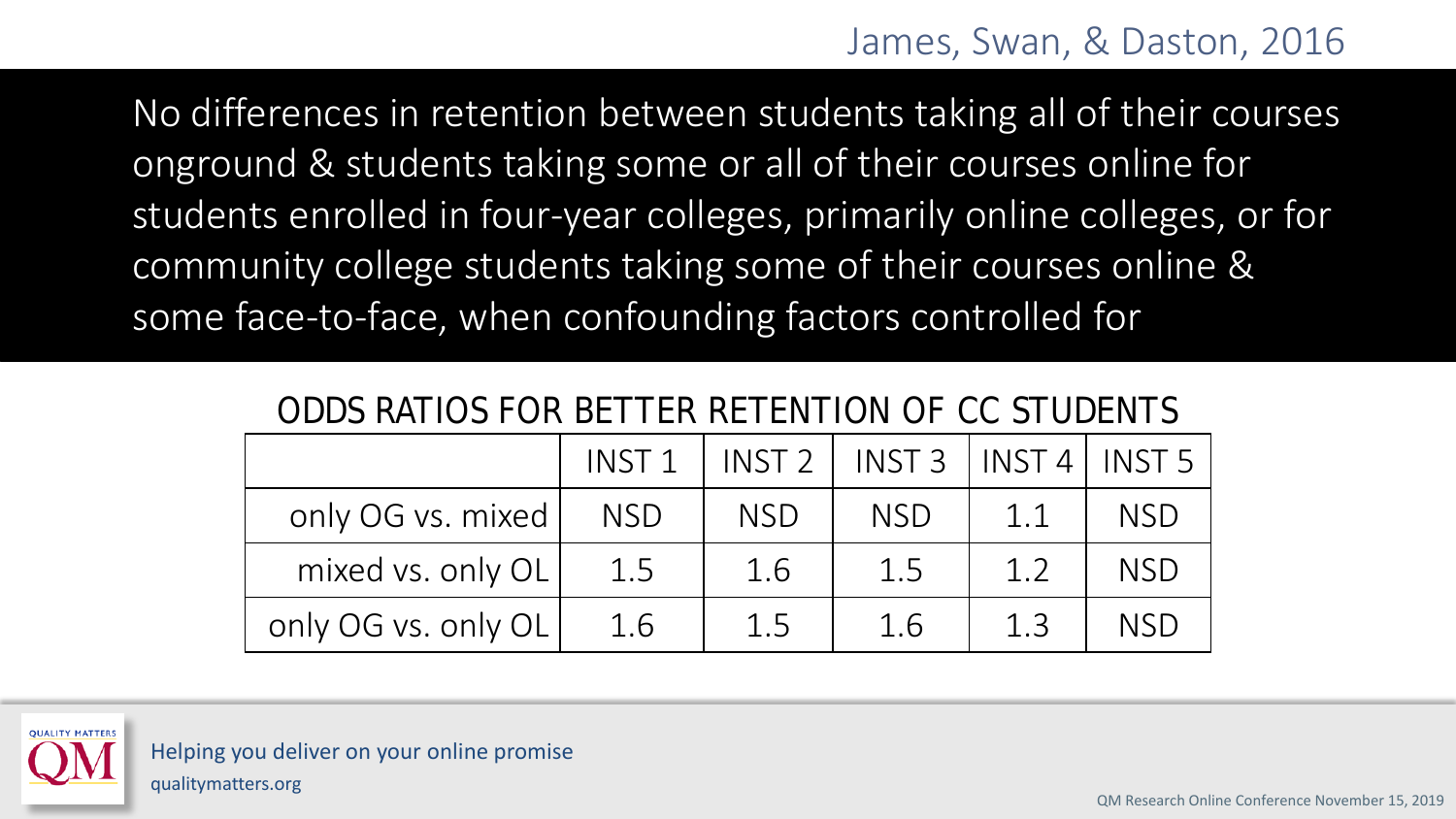Also patterns of retention similar across institutions regardless of gender &/or Pell status

However, older students taking only online courses more likely to be retained than younger students taking only online courses at CCs & primarily online colleges

Results suggest taking online courses is not necessarily harmful to students' chances of being retained, & may provide course taking opportunities that otherwise might not be available, especially for non-traditional students

James, Swan, & Daston, 2016

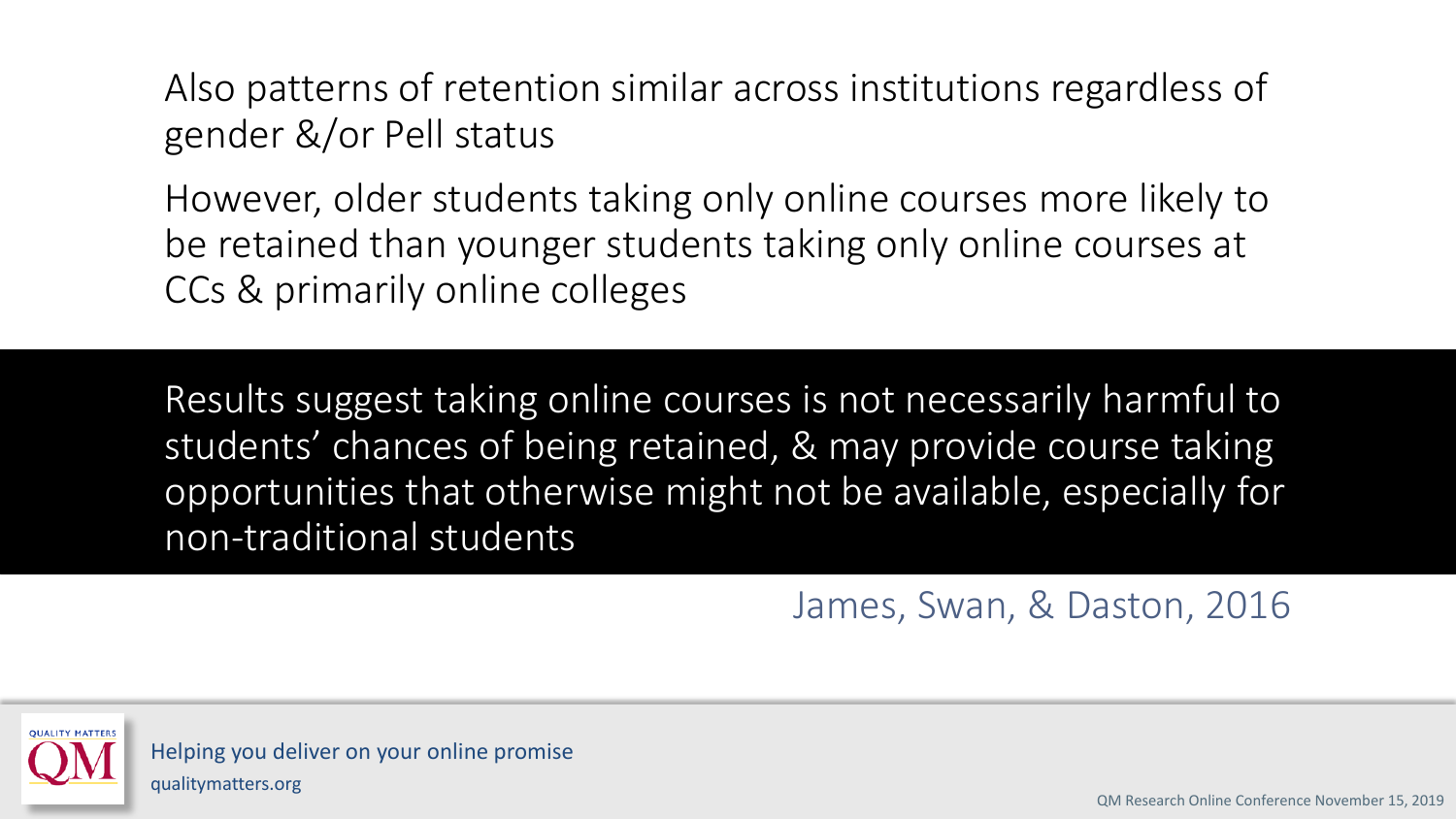#### Swan, & James, 2017

#### Who takes online courses?

In relation to students taking just OG courses, students mixing or taking only OL course were more likely to be female, older, Pell recipients, transfer students, &/or taking classes part-time

And less likely to be any minority, especially African-American &/or undeclared

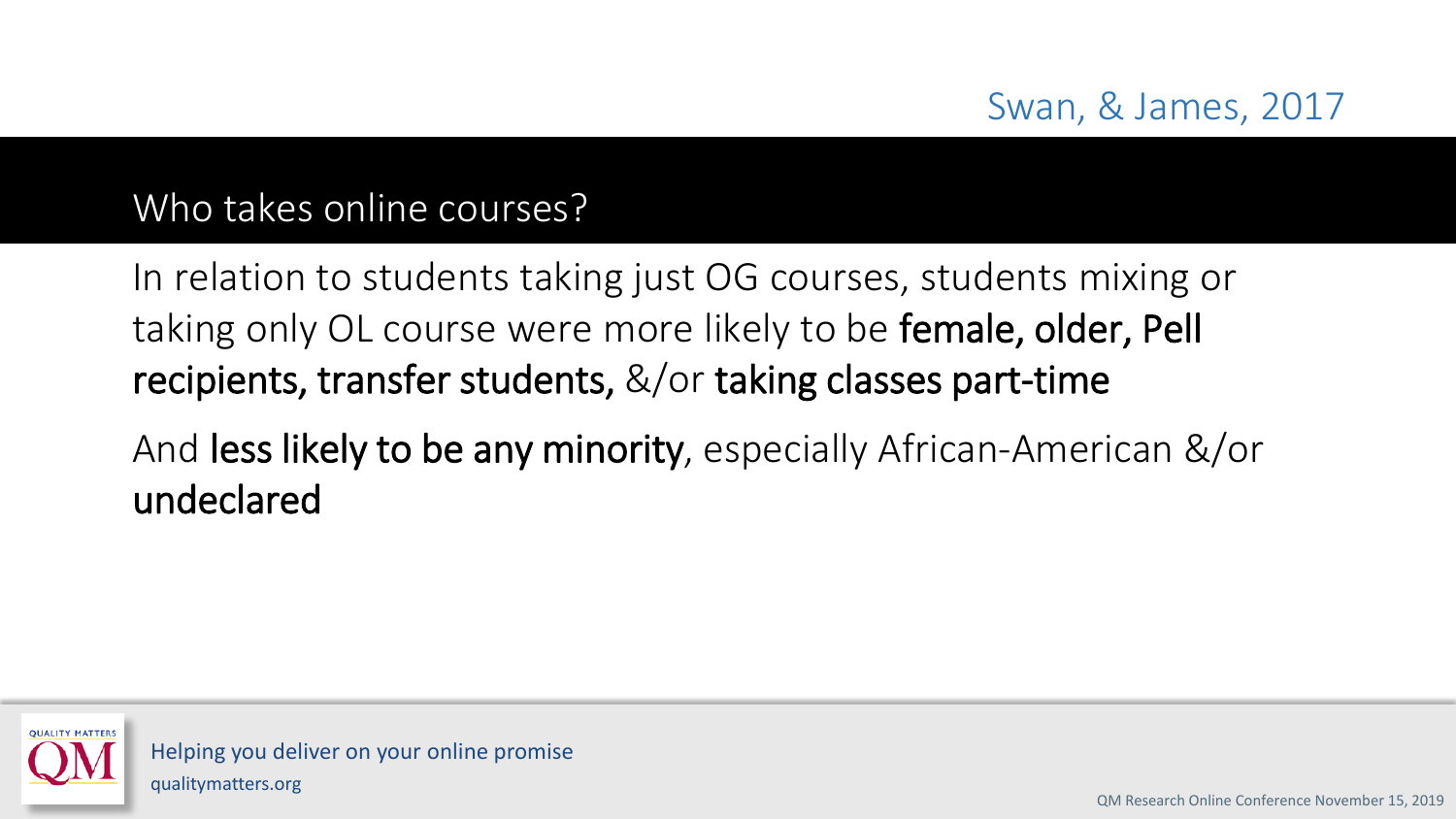#### Swan, & James, 2017

#### ODDS OF STOPPING OUT

|                              |               | INST <sub>1</sub> | <b>INST 2</b> | <b>INST 3</b> | <b>INST4</b> | <b>INST 5</b> | INST 6    | <b>INST 7</b> |
|------------------------------|---------------|-------------------|---------------|---------------|--------------|---------------|-----------|---------------|
| mixed vs. only $OG$ FULL T   |               | $1.15**$          | 1.06          | $1.14**$      | 1.11         | $1.30**$      | 1.06      | $1.34**$      |
| mixed vs. only $OL$          | <b>FULL T</b> | 0.81              | $0.55***$     | 0.70          | 0.89         | $0.73*$       | 0.86      | 0.75          |
| only OL vs. only OG   FULL T |               | $1.42**$          | $1.92***$     | $1.63**$      | 1.32         | $1.79***$     | 1.24      | 1.80          |
| mixed vs. only OG PART T     |               | 0.96              | 0.76          | 0.80          | $0.50***$    | $0.69*$       | 0.77      | $2.04***$     |
| mixed vs. only OL PART T     |               | 1.25              | 0.74          | $0.64*$       | $0.41***$    | $0.66*$       | 1.27      | 0.87          |
| only OL vs. only OG PART T   |               | $0.77*$           | 0.98          | 1.25          | 1.23         | 1.06          | $0.61***$ | $2.36***$     |

While full time students taking online courses had slightly greater odds of stopping out than full time students taking courses onground, this result was reversed for part-time students at 2 institutions, non-existent at 4

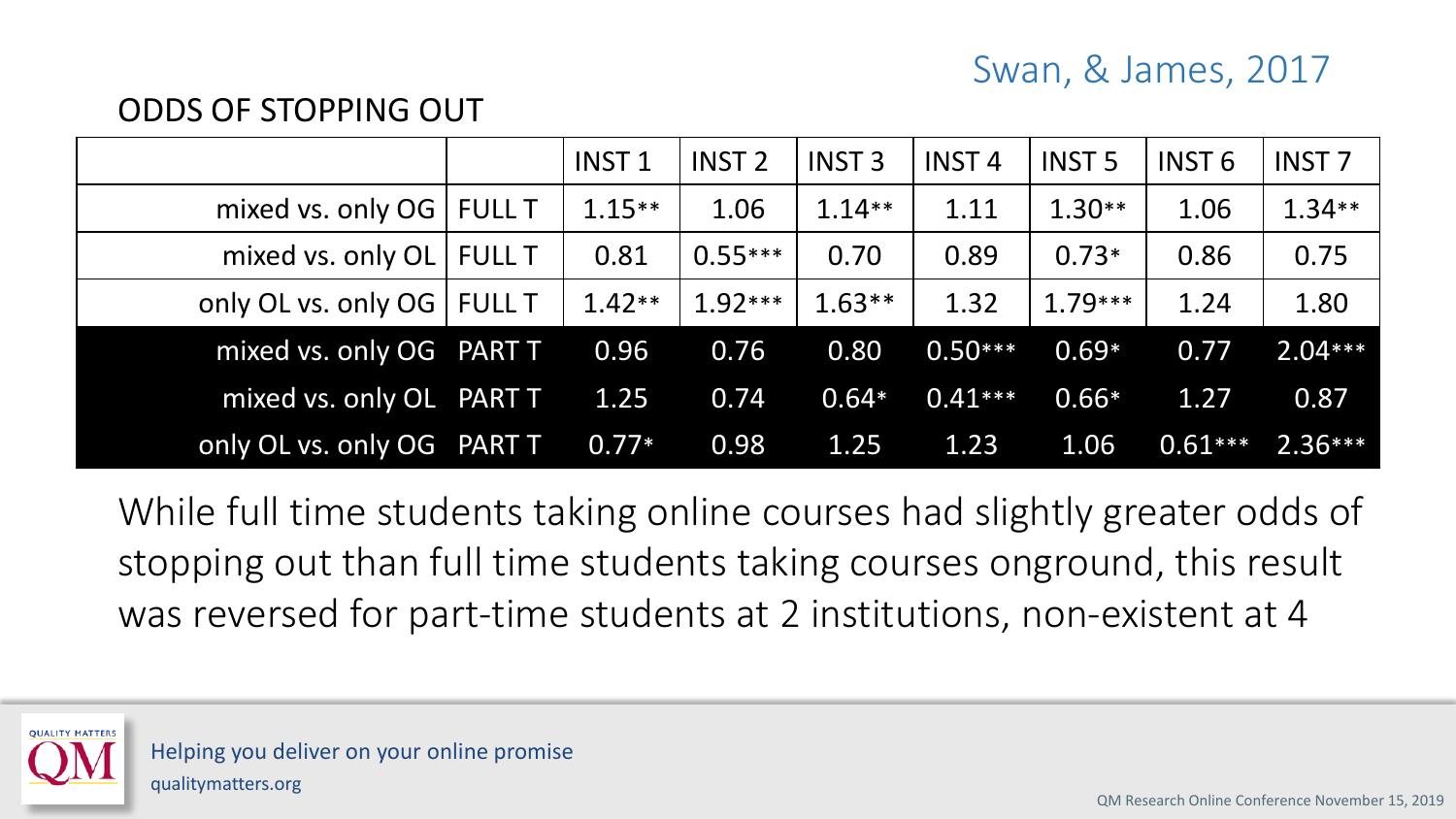

Helping you deliver on your online promise qualitymatters.org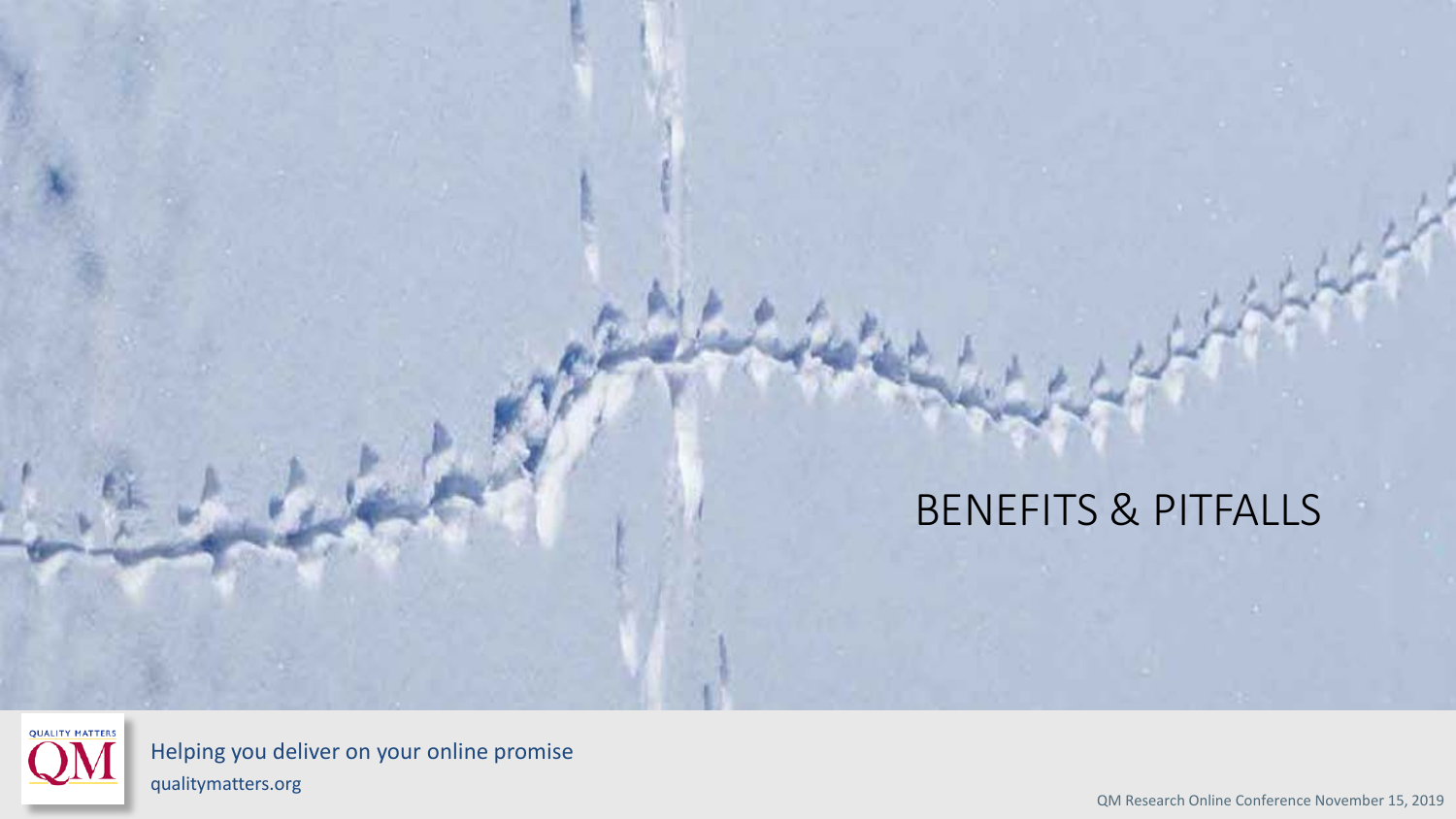- with analytics no need to worry about representative sample
- can use existing data
- possibility of discovering new relationships in the data because large number of variables included
- increases number of significant but meaningless findings
- meaningful risk of overfitting the model

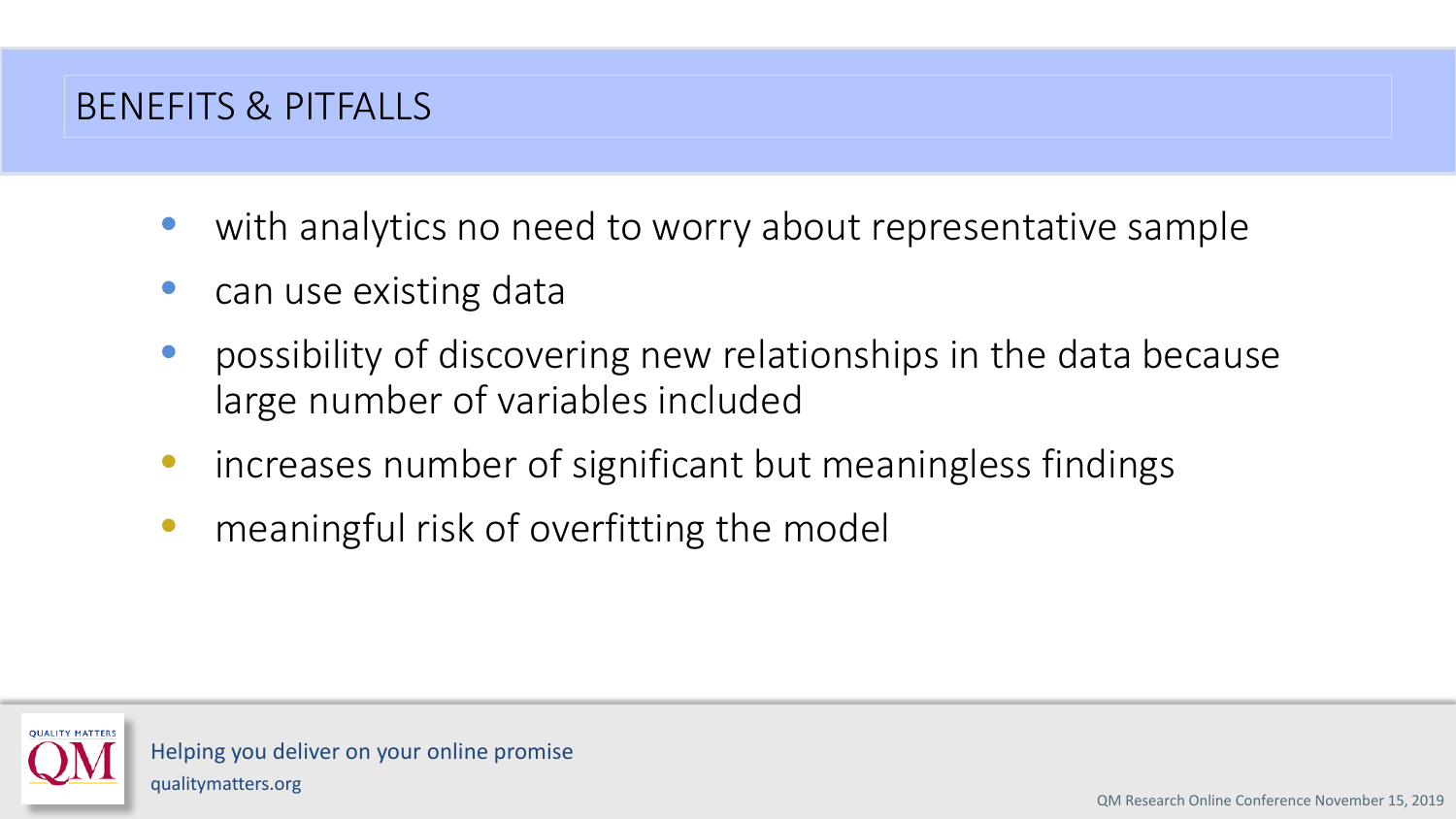- analytics have practical value
- analytics can give real time predictions
- analytics have little explanatory value
- unbalanced models can have good predictive value for majority but poor predictive value for minority populations
- analytics are always based on past performances no matter how timely
- analytics are very dependent on data definitions

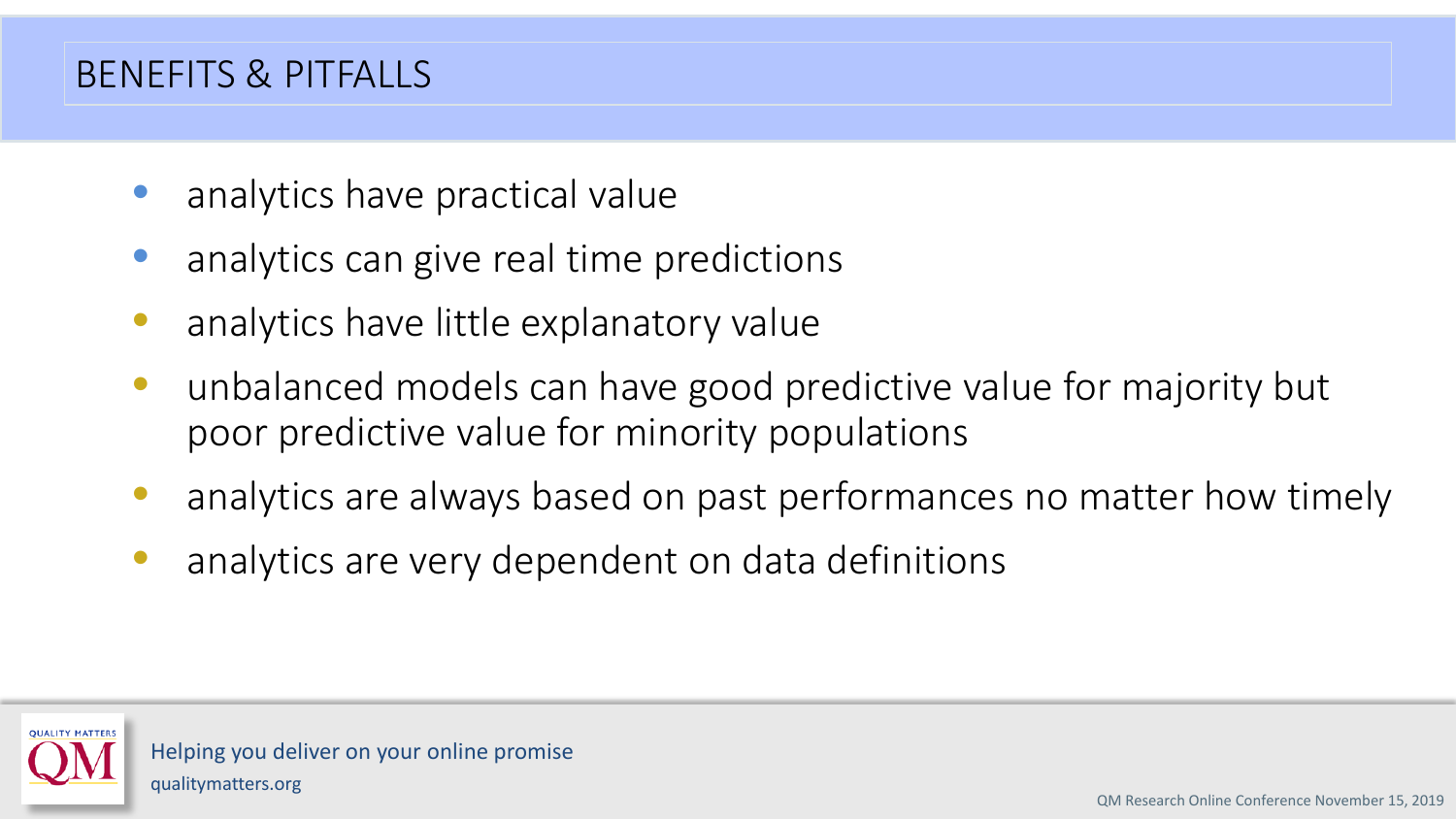- supports personalization of learning
- improved advising
- uncovers new areas for research
- can preserve bias in data
- other ethical issues
- **•** privacy issues

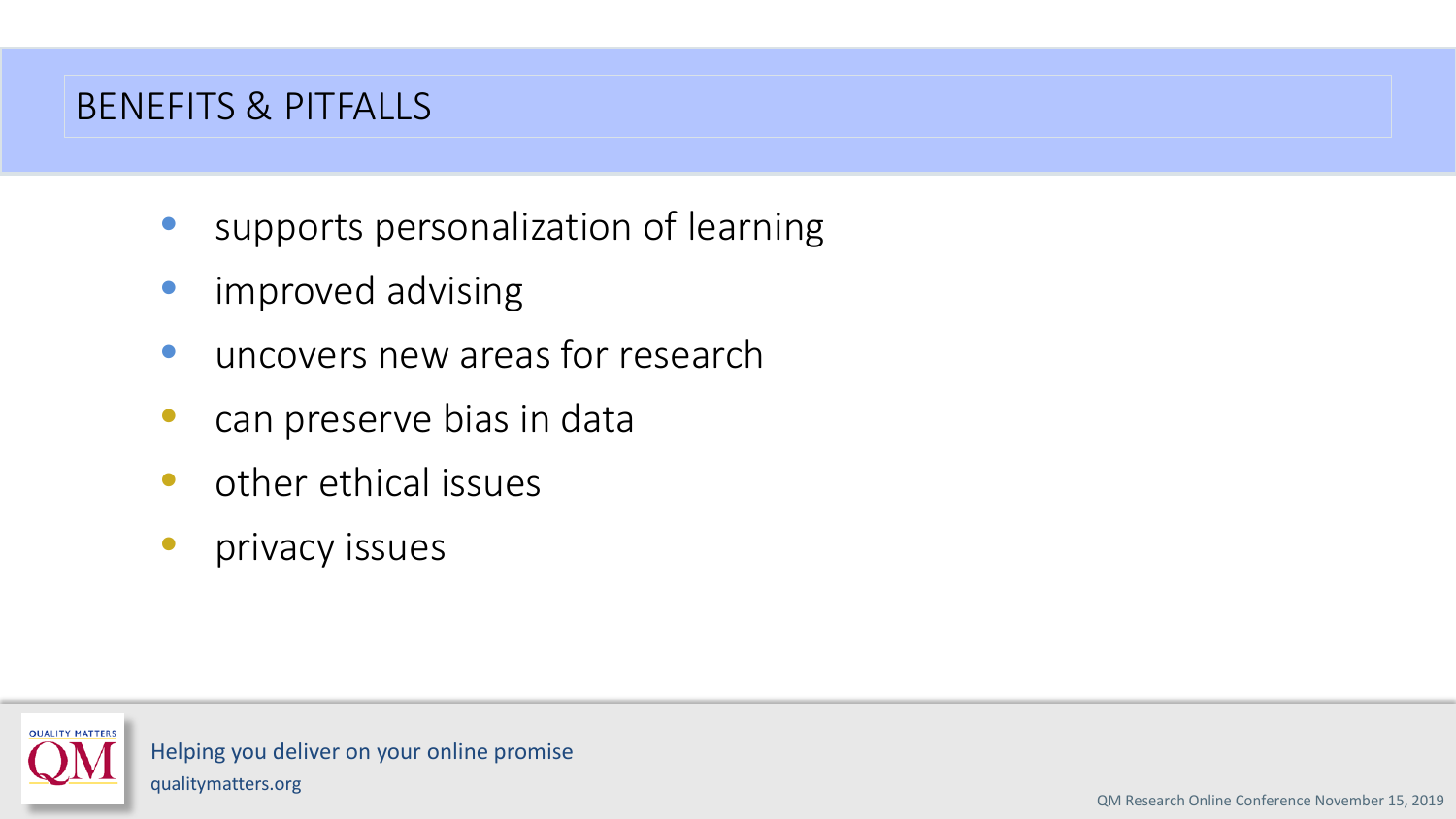#### MUST statements for learning analytics (Dringus, 2012)

Effective learning analytics in online courses MUST:

- 1.develop from the stance of getting the right data and getting the data right.
- 2.have transparency.
- 3.yield from good algorithms.
- 4.lead to *responsible* assessment and *effective use* of the data trail.
- 5.inform *process* and *practice*.

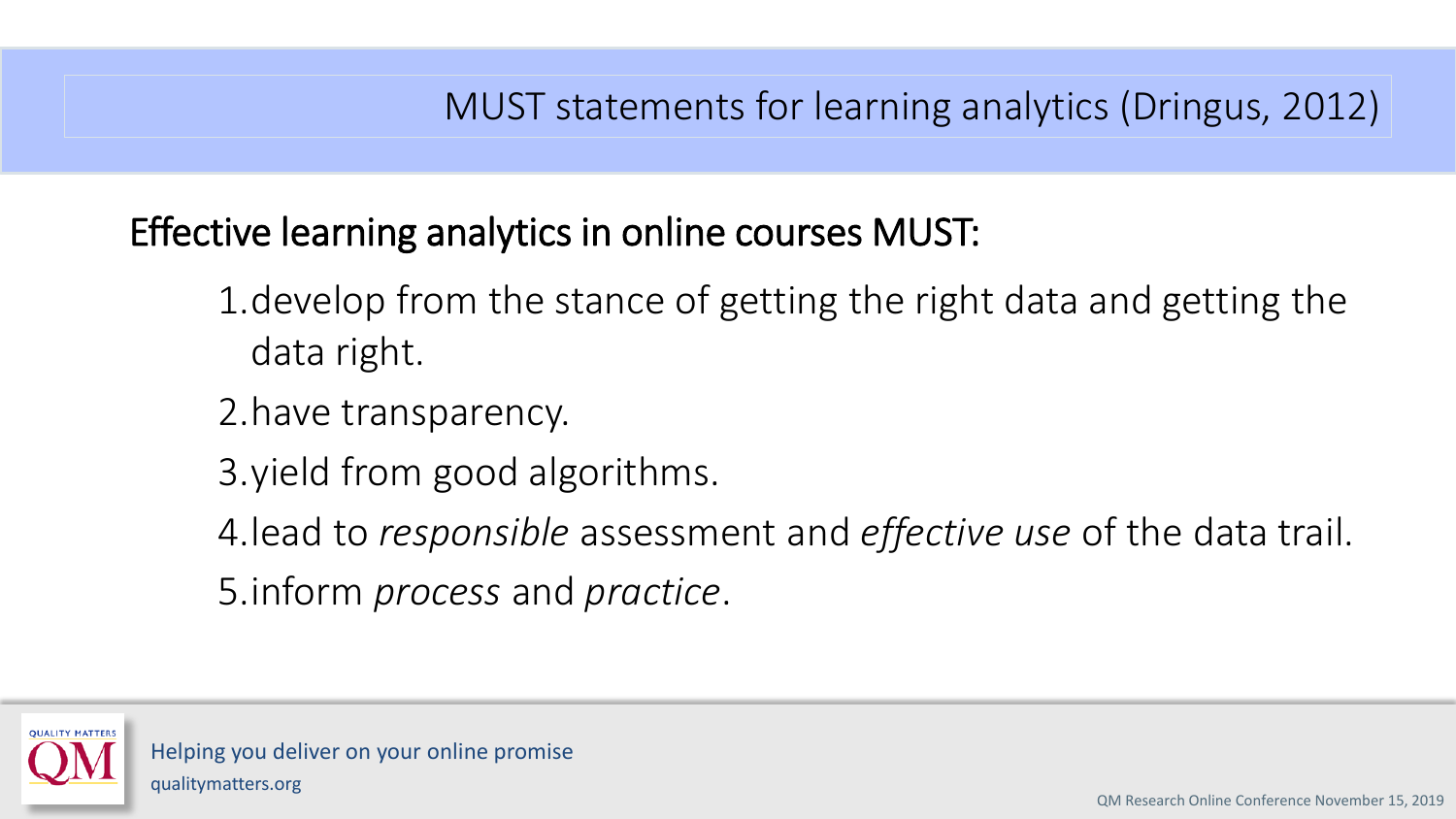#### 3 tiers of intelligence needed to understand analytics results (Terenzini, 2013)

- 1. technical/analytical intelligence
- 2. issues intelligence
- 3. contextual intelligence

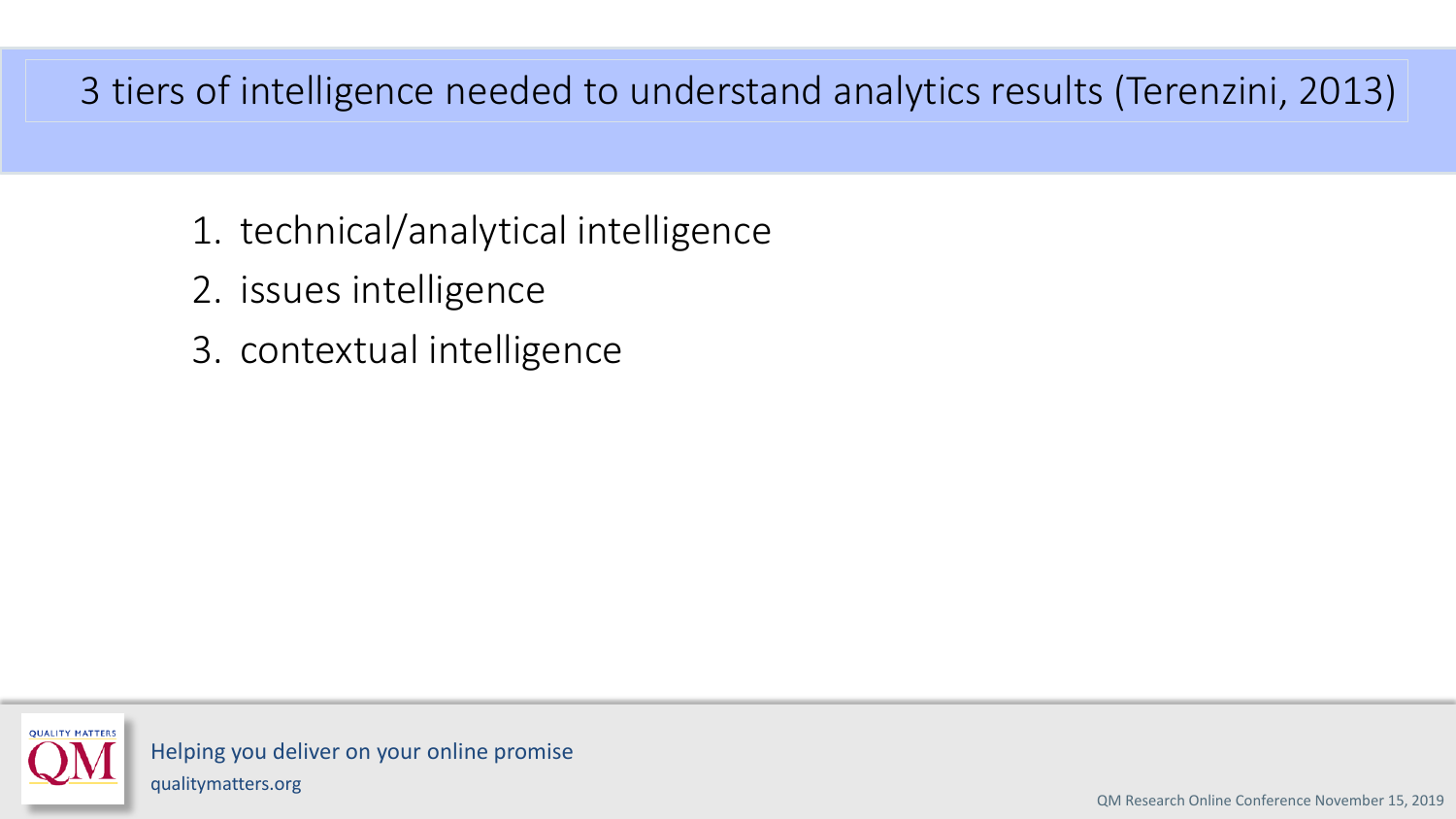# A FINAL THOUGHT: HOW ANALYTICS WILL CHANGE EDUCATION



Helping you deliver on your online promise qualitymatters.org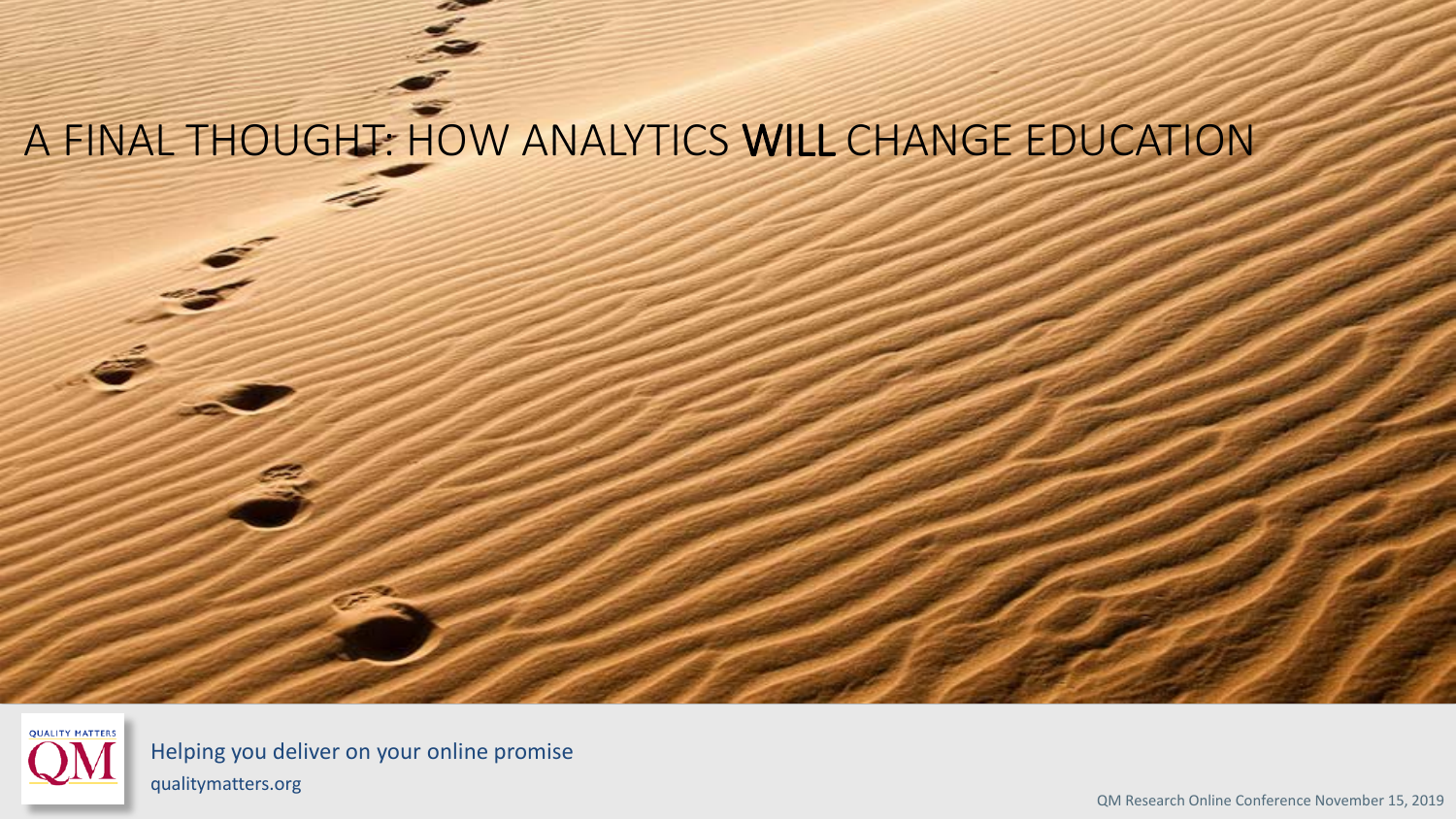# Analytics shape education epistemologically.

- Epistemology is the study of knowledge & knowing.
- There is a difference between knowing and measuring knowing.
- The use of analytics narrows knowing to what can be measured.
- How do you measure curiosity, resilience, the consideration of multiple perspectives, love of learning, awe?

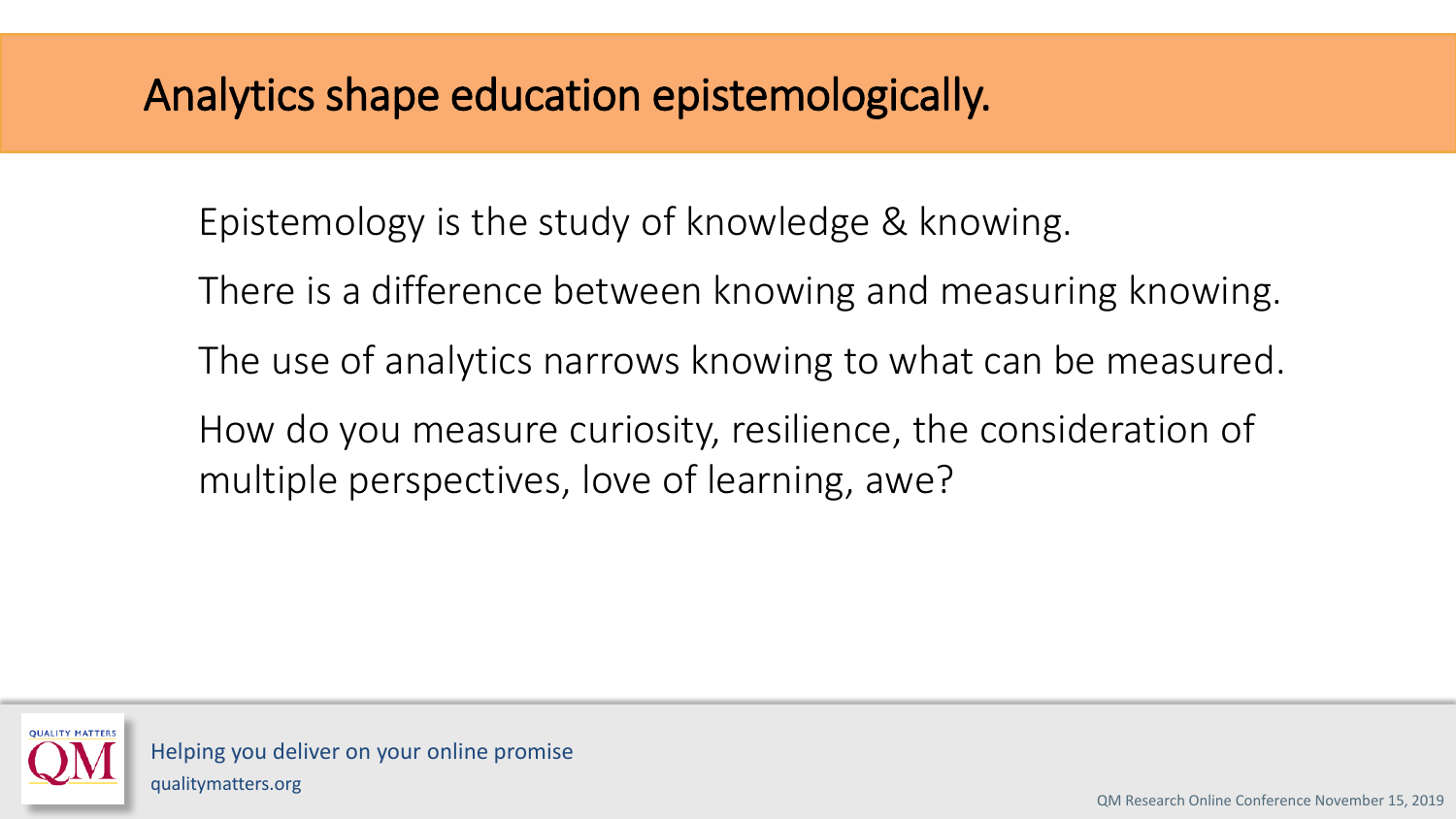# Analytics shape education ontologically.

Ontology is the study of being, existence, reality.

New quantifiable meanings assigned to existing educational practices change our common understandings of those practices.

*What are the broader societal and economic factors that produce an educational concern for retention over that of enjoyment, for example, and how is the image of the traffic light amplifying this concern?* 

(Jeremy Knox, 2015, p.55)

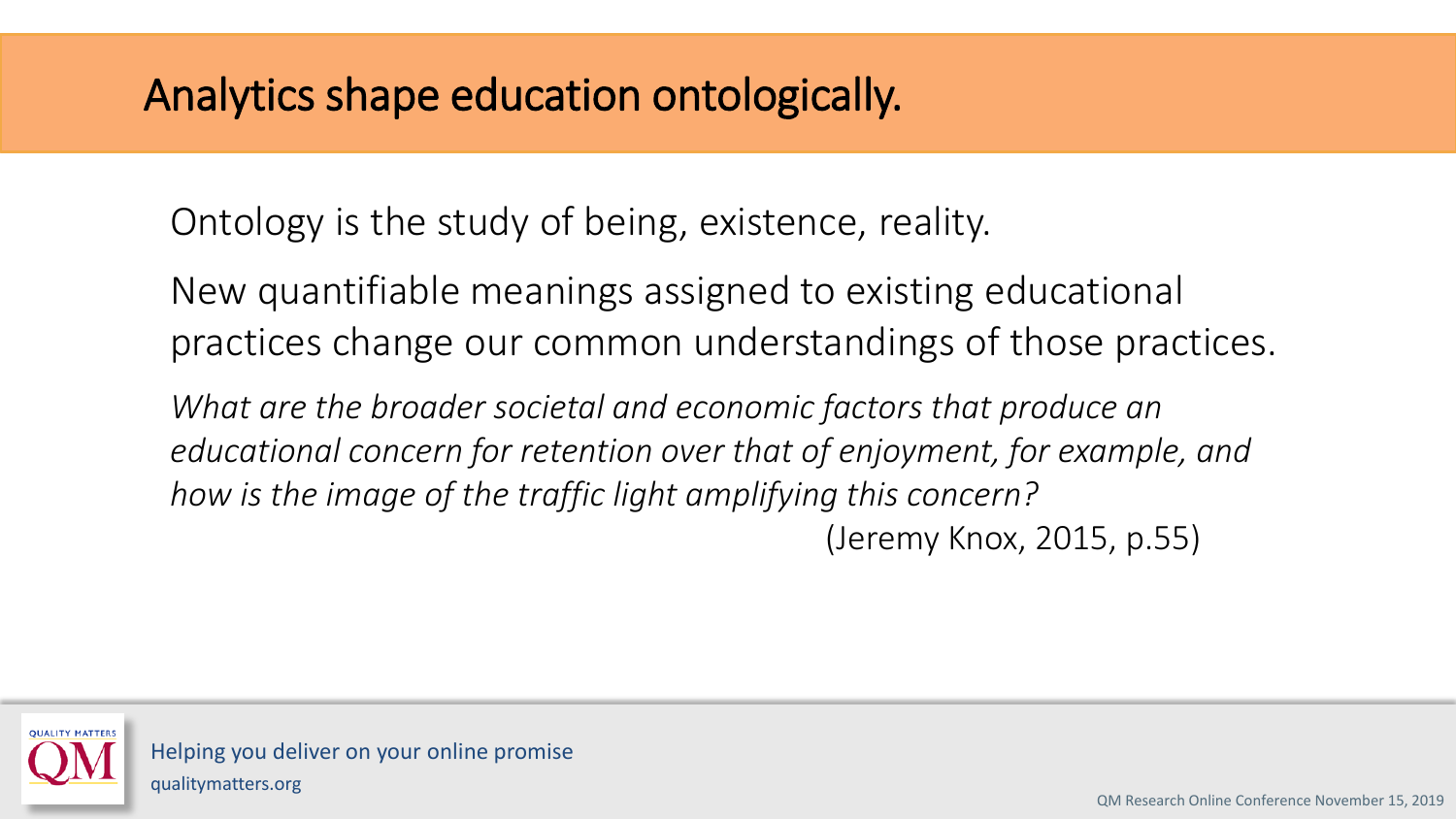# Analytics shape education systemically.

Analytics shape education systemically in the way their use percolates through all levels of the educational establishment, and in how that which is measured becomes the currency of the realm.

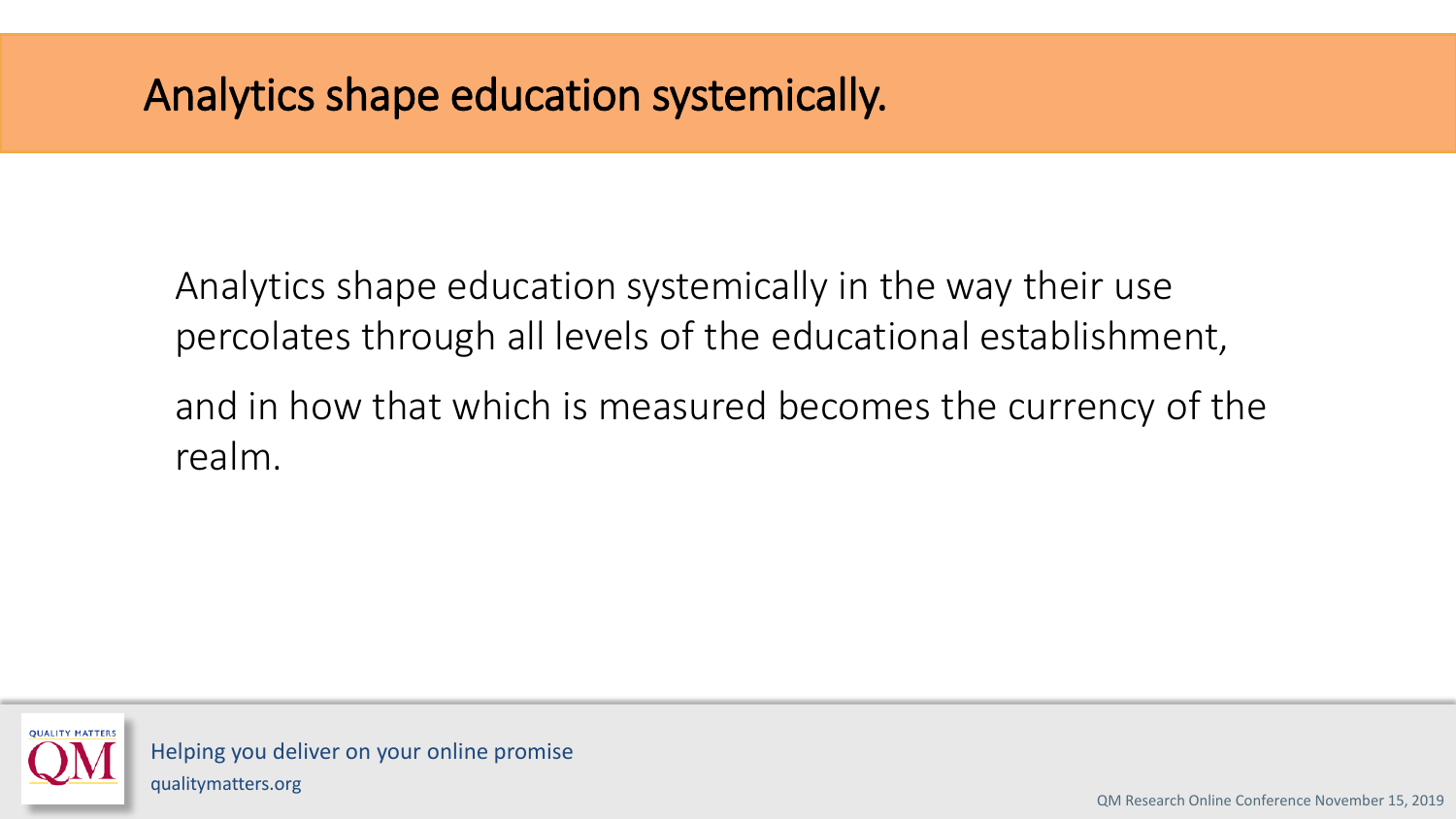# Analytics shape education politically.

Analytics shape education politically through the changing power relationships that develop around measurement and data collection,

and through the mandating of not only data collection, but specific measurable results.

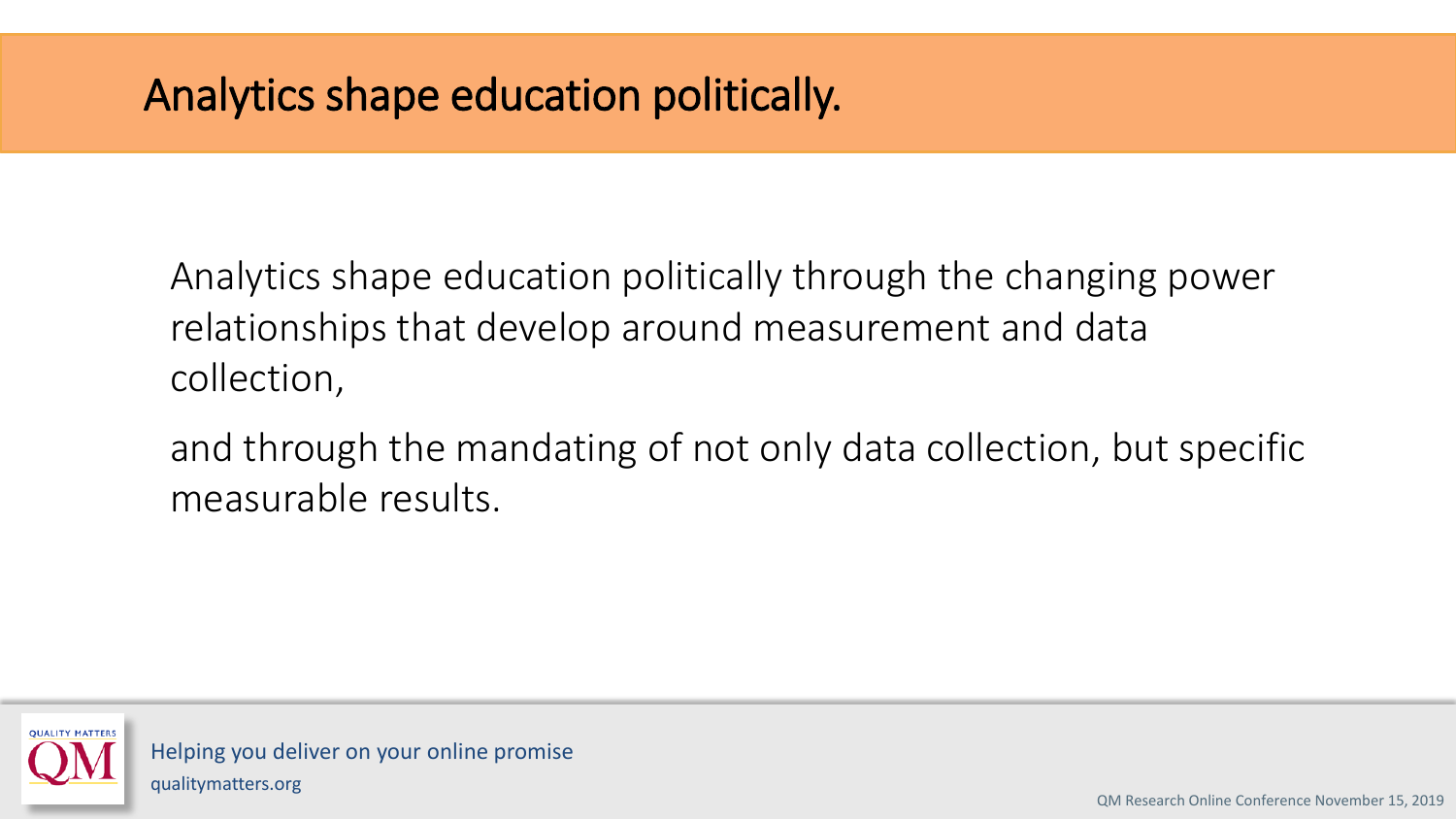# YOUR THOUGHTS / QUESTIONS



Helping you deliver on your online promise qualitymatters.org

QM Research Online Conference November 15, 2019